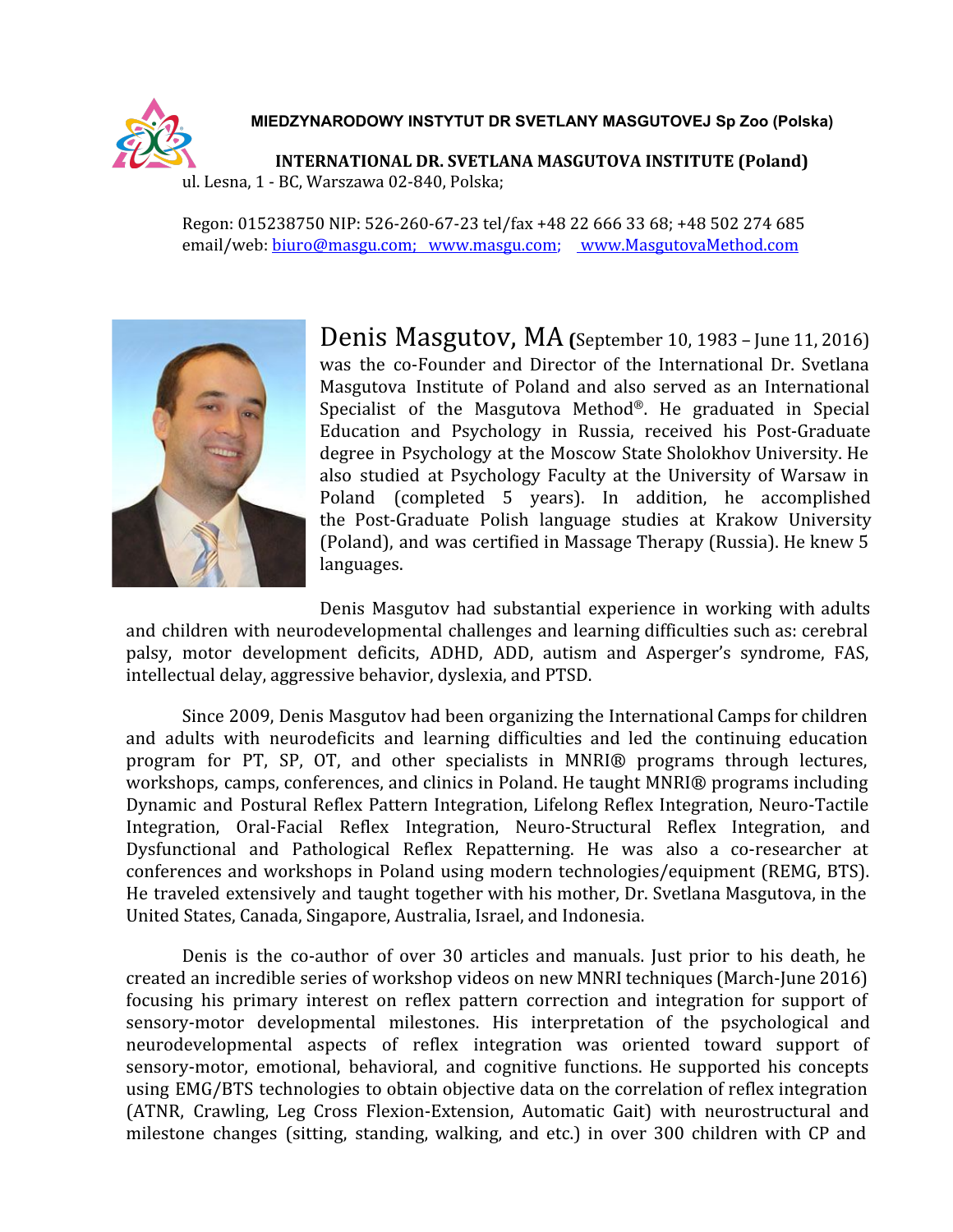autism. Through this research he developed both a deeper understanding of and developed many new practical techniques for working with sensory, motor deficits and stress, the withdrawal response, and the blocking of breathing reflex patterns.

Children and their parents loved and continue to love Denis for his empathy, understanding, support, unique and caring personality, and great enthusiasm. Professionals appreciated the depth of his knowledge, lecturing ability, and his skill in facilitating development within a holistic context of neurodevelopment.

Denis started his first workshops on Reflex Integration when he was only 10 years of age, showing a unique early enthusiasm for the study of reflexes and body-mind integrative methods.

He was a very loving father, great colleague and friend, and highly supportive personality. He was always enthusiastic, smiling, always had a positive attitude, and loved nature, life, and all its activities.

## **Education:**

- Secondary school in Russia (1990-2000) and in Warsaw, Poland (2000-2001); graduation certificate.
- Massage Therapy School at the Academy of Social Sciences of Russian Federation – School of Business (graduated October 14, 1997, Diploma N 03-255).
- Polish Language Study at Jagilonski University in Krakow, Poland (2001-2002, Completion Certificate).
- BA in Psychology and Special Education at Moscow State Sholokhov University (June, 2013); (attended 2011-2016).
- MA level in Psychology and Special Education (June 2016 completed all coursework. Document about completion; diploma was withheld because his death was 2 days before the official completion date of study).
- Post-Graduate in Psychology at Moscow State Sholokhov University (January, 2016 (Diploma N 01-027-16).
- Psychology degree incomplete (completed almost 5 levels) at Warsaw University (2015; a document with his hours of study and supervised training).

**Job and Work Experience:** – at the International Dr. Svetlana Masgutova Institute:<br>
• 2002-2004 – Reflex Integration Program Assistant at the Internation

- 2002-2004 Reflex Integration Program Assistant at the International NeuroKinesiology Institute of Movement Development and Reflex Integration of Warsaw, Poland
- 2004-2015 MNRI® Instructor-Lecturer and Core Specialist,
- 2008 -2015 Organizer of National and International MNRI Family Conferences and Camps
- 2009-2016 General Director of the International Dr. Svetlana Masgutova Institute.

# **Volunteer and Social Work:**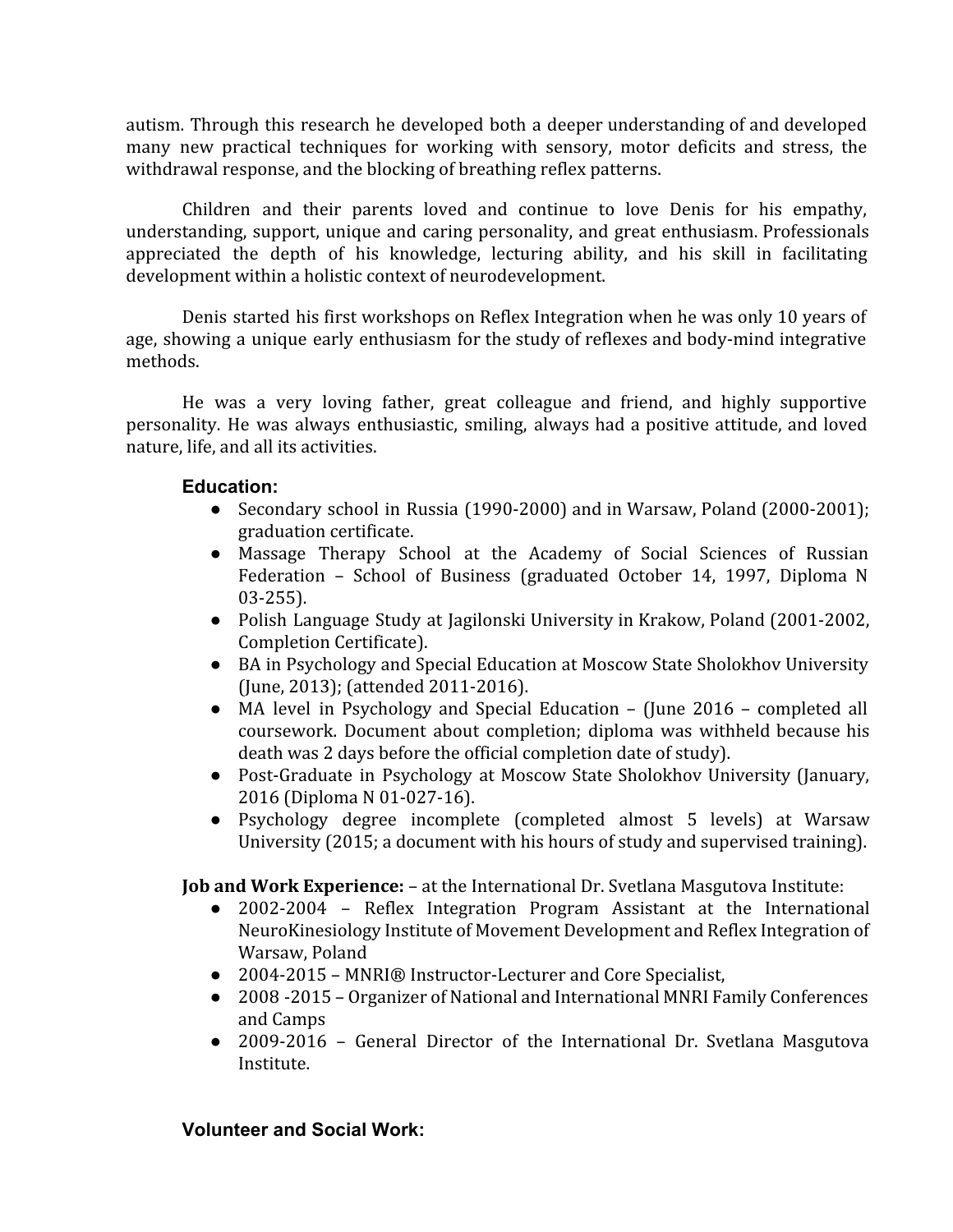- 2001-2005 work in Israel with specialists and children during time of conflict (in Israel) including soldiers with PTSD.
- 2002 created the Project for Reflex Integration Rehabilitation Therapeutic Camps (another form in the USA – MNRI Family Conferences).
- 2009-2010 Orphanage in Bydgodszy City of Poland.
- 2009 Support of children from orphanages and victims of physical/criminal abuse in Poland creating an opportunity for them to participate at Camps for free (11 Families = work estimates for 66.000,00 zl. done for free). Received a gratitude placket from the orphanage.
- 2009–2015 Leader for clinical work with children and adults with neurodevelopmental challenges – cerebral palsy, autism and autistic spectrum, dyslexia, genetic disorders, FAS. Created Programs on Reflex Integration for professionals, parents and clients (internal and external publications).
- 2004-2006 work at the International Camps for Children with neurodevelopmental challenges – cerebral palsy, autism and autistic spectrum, dyslexia, genetic disorders, FAS – in Poland and USA (helped 720 children mainly with severe challenges).
- 2009-2015 Leader of over 70 rehabilitation camps (abroad and in Poland), carrying out practical and research work (EMG, BTS equipment). Six gratitude plackets and appreciation letters from professionals and parents, orhantage, SMEI and ISMI LLCs for leadership over the Rehabilitation Therapeutic Camps and success in work with children and adults in Poland and abroad.

## **Interests:**

- Chess classes (junior champion at school)
- Sports athletics and swimming, parachute sports (at school), Marshal arts
- Hiking and nature
- Languages (knew 5 languages, could fluently speak on four of them)
- Sailing school certificates as yacht skipper and motorboat helmsman (certificate, license)
- History, architecture, and geography, movie history,
- Reading (history, psychology, neuropsychology, philosophy, language development)
- Driving motorcycle.

## **Publications:**

1-6. Masgutova, S., Masgutov, D. (2002). *My Inner Child: Integration of Lifelong Reflexes into Movement Development.* MINK. Warsaw. Poland. 140 p. Russian (ISBN 5-93187-014-8), Polish (ISBN 978-8360761-14-4), German (ISBN – 83-89370-57-3), French (ISBN – 83-89370-52-2), and English (ISBN – 83-89370-02-6) versions.

7-10. Masgutova, S., Masgutov, D. (2004). *Dr. Svetlana Masgutova Method of Facial Reflex Integration. Techniques for Facilitation of Motor and Speech Development.* 2003, 45 p. Polish (ISBN 8389370-336), English, German, French (ISBN 83-89370-24-4) versions.

11. Masgutova, S. with Kowal, J., Mazur, G., Masgutov, D. (2005). *NeuroKinesiology Tactile Therapy by Dr S. Masgutova.* Scientific Edition: Dr. A. Regner, J. Szymczak. MINK, 133 p. Warszawa. ISBN 83-89370-38-7 – Polish version; ISBN 83-89370-43-3 – English version.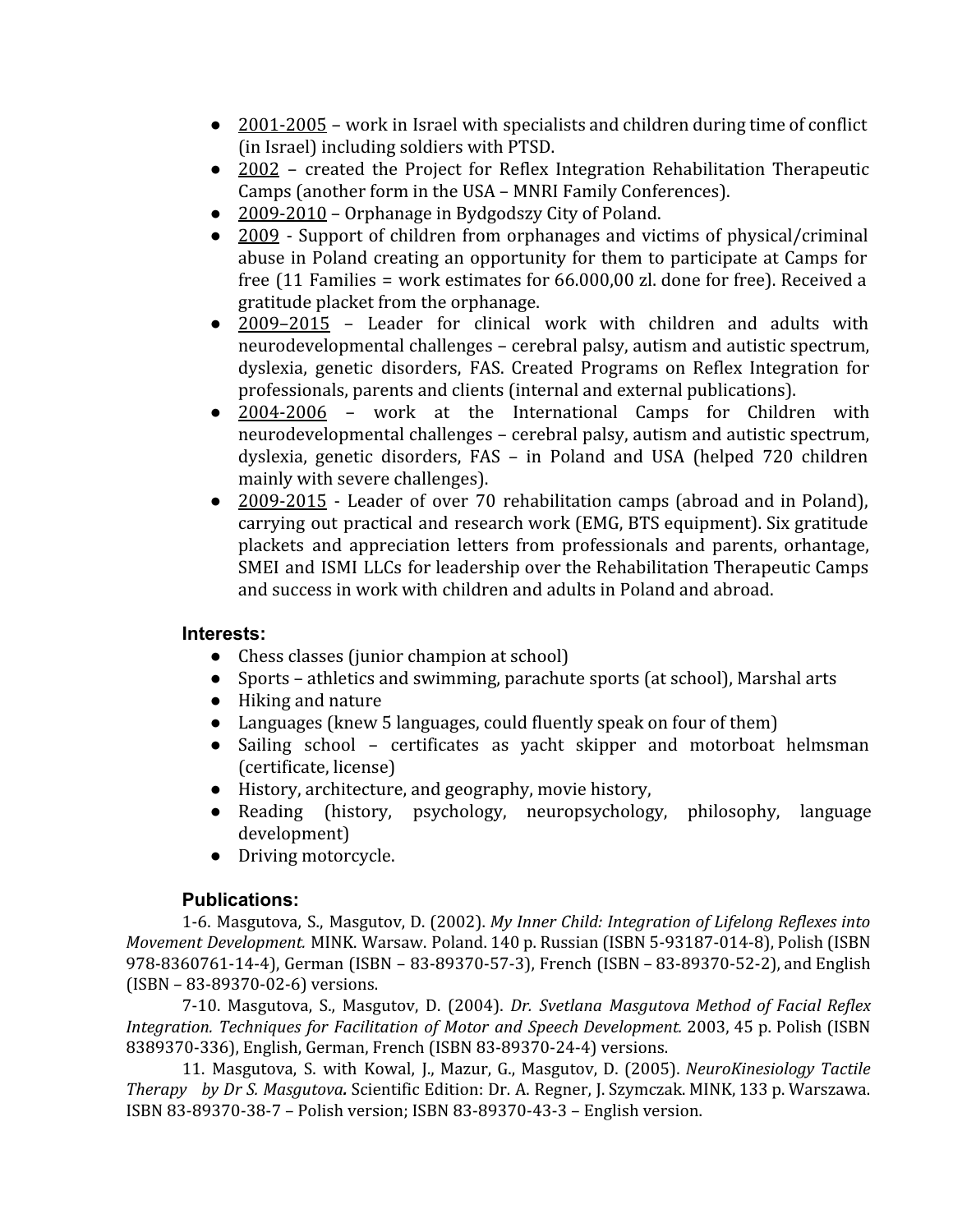12. Masgutov, D. (2005). *Tactile Therapy and Reflex Integration.* ISMI, 78 p. Warszawa. Polish version.

13. Masgutova, S., Masgutov, D. (2005). Integration of Lifelong Reflexes. *The Neuro-Kinesiology Rehabilitation Camp. Education Materials for Parents and Specialists.* Warsaw-Krynica-Zdroj. P. 40-45. ISBN 83-89370-35-2. Polish version.

14. Masgutova, S., Masgutov, D. (2010). *Lifelong Reflexes Integration – MNRI® Neurosensorimotor Facilitation of Primary Motor Development for Children and Adults*. Revised and edited. SMEI, USA. 128 p. English version.

15. Masgutov, D., Masgutova, S. (2010). *MNRI® Oral-Facial Reflex Integration. Neuro-Reflex Integration for Children and Adults to Enhance Their Speech and Motor Development. Level-1.* Revised and edited. ISMI, Warsaw, Poland. 80 p. Polish and English version.

16. Masgutova, S., Masgutov, D. (2011). *MNRI® Oral-Facial Reflex Integration. Level-2. Neurostructural Concept for Facilitation of Motor-Speech Control.* SMEI, USA. 122 p. (English version).

17. Masgutova, S., Masgutov, D. (2011). MNRI® : *Proprioceptive-Cognitive Integration. Optimize Innate Auditory-Ocular Processing and Learning Skills.* Manual. SMEI, USA. 60 p. (English version).

18. Masgutova, S., Masgutov, D., Akhmatova, N., Akhmatov, E. (2011)*. MNRI® Neuro-Structural Reflex Integration*. Revised and edited. ISMI, Warsaw, Poland. 80 p. Polish version, English and French versions.

19. Pilecki, W., Masgutova, S., Kowalewska, J., Masgutov, D., Akhmatova, N., Sobieszczanska, M., Kalka, D. (2012). *The Impact of Rehabilitation Carried out Using the Masgutova Neurosensorimotor Reflex Integration Method in Children with Cerebral Palsy on the Results of Brain Stem Auditory Potential Examinations.* In Journal: *Advances in Clinical and Experimental Medicine.* Official Organ Wroclaw Medical University. 2012 (3). 2012, 21, 3, 363–371. ISSN 1899–5276.

<http://www.advances.am.wroc.pl/pdf/2012/21/3/363.pdf>

20. Masgutova, S., Masgutov, D. (2012)*. MNRI*® *Oral-Facial Reflex Integration in Children and Adults with Neurodeficits.* Manual. Revised and edited. ISME, Warsaw, Poland. 210 p. (Polish version).

21. Masgutova, S., Masgutov, D., Akhmatova, N. (2012*)*. *MNRI® Breathing Reflex Integration*

*Optimize Health and Cognitive Resources through Breathing*. Manual. SMEI, USA. 120 p. Polish, English and French version.

22. Masgutova, S., Masgutov, D. (2013). *Parents' Guide to MNRI® : Neurosensorimotor Reflex Integration.* SMEI LLC, 60 p.

23. Masgutova, S., Masgutov, D. (2013). *MNRI® : Aqua-Reflex Integration. Optimize Neurosensorimotor Developmental Resources*. SMEI LLC, 102 p.

24. Masgutova, S., Masgutov, D. (2013). *MNRI® : Reflex Integration and Basal Ganglia. Optimal Behavior and Skill Advancement for Individuals with Developmental Challenges*. SMEI. 8 p.

25. Masgutova, S., Masgutov, D., Akhmatov, E. (2013). *MNRI® : Reflex Integration Disorder and PTSD Recovery*. SMEI. 67 p.

26. Pilecki, W., Kipiński, L., Szawrowicz-Pełka, T., Kałka, D., Masgutova, S. (2013). *Spectral Brain Mapping in Children with Cerebral Palsy Treated by the Masgutova Neurosensorimotor Reflex Integration Method. Journal of the Neurological Sciences:* Volume 333, Issue (supplement 1), e550.

27. Masgutova, S., Sadowska, L., Kowalewska, J., Masgutov, D., Bibrowska, R., Górecka, B., Filipowski, H. (2014). *Reflex Integration of Children with Down Syndrome.* (p. 78-83). *// Reflexes of the Brain: Portal to Neurodevelopment and Learning*. SMEI, Florida, USA.

28. Masgutova, S., Masgutov, D., Akhmatova. N.*,* Akhmatov, E. (2015). *Neurophysiological Foundation of the MNRI® Reflex Integration Program.* In book: *Reflexes: Portal to Neurodevelopment and Learning.* (2015). A Collective Work. Florida, USA: SMEI. P. 31-40.

29. Pilecki, W., Masgutova, S., Kowalewska, J., Masgutov, D., Akhmatova, N., Sobieszczanska,